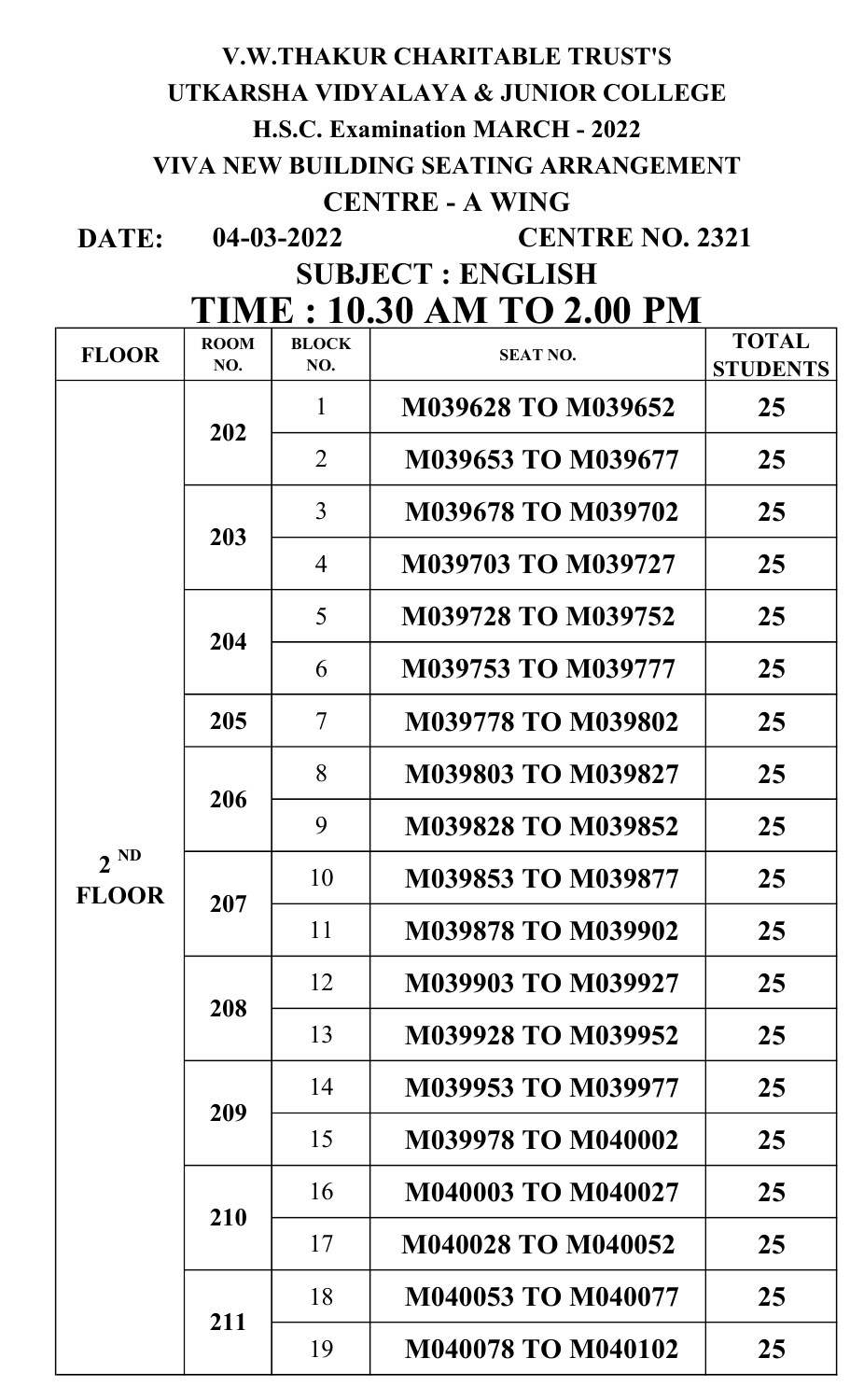## 04-03-2022 V.W.THAKUR CHARITABLE TRUST'S UTKARSHA VIDYALAYA & JUNIOR COLLEGE H.S.C. Examination MARCH - 2022 VIVA NEW BUILDING SEATING ARRANGEMENT CENTRE - A WING

DATE:

#### CENTRE NO. 2321

## TIME : 10.30 AM TO 2.00 PM SUBJECT : ENGLISH

| <b>FLOOR</b>    | <b>ROOM</b>   | <b>BLOCK NO.</b> |                                                                                                                                                                                                                                                                                                                                                                                                                                                                                                                                                                      | <b>TOTAL</b>                                 |  |  |  |
|-----------------|---------------|------------------|----------------------------------------------------------------------------------------------------------------------------------------------------------------------------------------------------------------------------------------------------------------------------------------------------------------------------------------------------------------------------------------------------------------------------------------------------------------------------------------------------------------------------------------------------------------------|----------------------------------------------|--|--|--|
|                 | NO.           |                  | <b>SEAT NO.</b><br>M040103 TO M040127<br><b>M040128 TO M040152</b><br>M040153 TO M040177<br><b>M040178 TO M040202</b><br><b>M040203 TO M040227</b><br>M040228 TO M040253<br>M040254 TO M040278<br>M040279 TO M040303<br>M040304 TO M040328<br>M040329 TO M040353<br>M040354 TO M040378<br><b>M040379 TO M040403</b><br><b>M040404 TO M040428</b><br>M040429 TO M040453<br>M040454 TO M040478<br>M040479 TO M040503<br><b>M040504 TO M040528</b><br>M040529 TO M040553<br>M040554 TO M040578<br>M040579 TO M040603<br><b>M040604 TO M040628</b><br>M040629 TO M040653 | <b>STUDENTS</b>                              |  |  |  |
|                 | 302           | 20               |                                                                                                                                                                                                                                                                                                                                                                                                                                                                                                                                                                      | 25                                           |  |  |  |
|                 |               | 21               |                                                                                                                                                                                                                                                                                                                                                                                                                                                                                                                                                                      | 25                                           |  |  |  |
|                 | 303           | 22               |                                                                                                                                                                                                                                                                                                                                                                                                                                                                                                                                                                      | 25                                           |  |  |  |
|                 |               | 23               |                                                                                                                                                                                                                                                                                                                                                                                                                                                                                                                                                                      | 25                                           |  |  |  |
|                 | 304           | 24               |                                                                                                                                                                                                                                                                                                                                                                                                                                                                                                                                                                      | 25                                           |  |  |  |
|                 |               | 25               |                                                                                                                                                                                                                                                                                                                                                                                                                                                                                                                                                                      | 25                                           |  |  |  |
|                 | 305           | 26               |                                                                                                                                                                                                                                                                                                                                                                                                                                                                                                                                                                      | 25                                           |  |  |  |
|                 | 306           | 27               |                                                                                                                                                                                                                                                                                                                                                                                                                                                                                                                                                                      | 25                                           |  |  |  |
|                 |               | 28               |                                                                                                                                                                                                                                                                                                                                                                                                                                                                                                                                                                      | 25                                           |  |  |  |
|                 | 308           | 29               |                                                                                                                                                                                                                                                                                                                                                                                                                                                                                                                                                                      | 25                                           |  |  |  |
|                 |               | 30               |                                                                                                                                                                                                                                                                                                                                                                                                                                                                                                                                                                      | 25                                           |  |  |  |
|                 | 309           | 31               |                                                                                                                                                                                                                                                                                                                                                                                                                                                                                                                                                                      | 25                                           |  |  |  |
|                 |               | 32               |                                                                                                                                                                                                                                                                                                                                                                                                                                                                                                                                                                      | 25                                           |  |  |  |
| 3 <sup>RD</sup> | 310           | 33               |                                                                                                                                                                                                                                                                                                                                                                                                                                                                                                                                                                      | 25                                           |  |  |  |
| <b>FLOOR</b>    |               | 34               |                                                                                                                                                                                                                                                                                                                                                                                                                                                                                                                                                                      | 25                                           |  |  |  |
|                 |               | 35               |                                                                                                                                                                                                                                                                                                                                                                                                                                                                                                                                                                      | 25                                           |  |  |  |
|                 | 311           | 36               |                                                                                                                                                                                                                                                                                                                                                                                                                                                                                                                                                                      | 25                                           |  |  |  |
|                 | 312           | 37               |                                                                                                                                                                                                                                                                                                                                                                                                                                                                                                                                                                      | 25                                           |  |  |  |
|                 | 313           | 38               |                                                                                                                                                                                                                                                                                                                                                                                                                                                                                                                                                                      | 25                                           |  |  |  |
|                 |               | 39               |                                                                                                                                                                                                                                                                                                                                                                                                                                                                                                                                                                      | 25                                           |  |  |  |
|                 | 314           | 40               |                                                                                                                                                                                                                                                                                                                                                                                                                                                                                                                                                                      | 25                                           |  |  |  |
|                 |               | 41               |                                                                                                                                                                                                                                                                                                                                                                                                                                                                                                                                                                      | 25<br>25<br>25<br>25<br>25<br>25<br>25<br>25 |  |  |  |
|                 | 315           | 42               | M040654 TO M040678                                                                                                                                                                                                                                                                                                                                                                                                                                                                                                                                                   |                                              |  |  |  |
|                 | B/316         | 43               | M040679 TO M040703                                                                                                                                                                                                                                                                                                                                                                                                                                                                                                                                                   |                                              |  |  |  |
|                 |               | 44               | M040704 TO M040728                                                                                                                                                                                                                                                                                                                                                                                                                                                                                                                                                   |                                              |  |  |  |
|                 | B/317         | 45               | M040729 TO M040753                                                                                                                                                                                                                                                                                                                                                                                                                                                                                                                                                   |                                              |  |  |  |
|                 | <b>B</b> /318 | 46               | M040754 TO M040778                                                                                                                                                                                                                                                                                                                                                                                                                                                                                                                                                   |                                              |  |  |  |
|                 |               | 47               | <b>M040779 TO M040803</b>                                                                                                                                                                                                                                                                                                                                                                                                                                                                                                                                            |                                              |  |  |  |
|                 | <b>B</b> /319 | 48               | <b>M040804 TO M040828</b>                                                                                                                                                                                                                                                                                                                                                                                                                                                                                                                                            |                                              |  |  |  |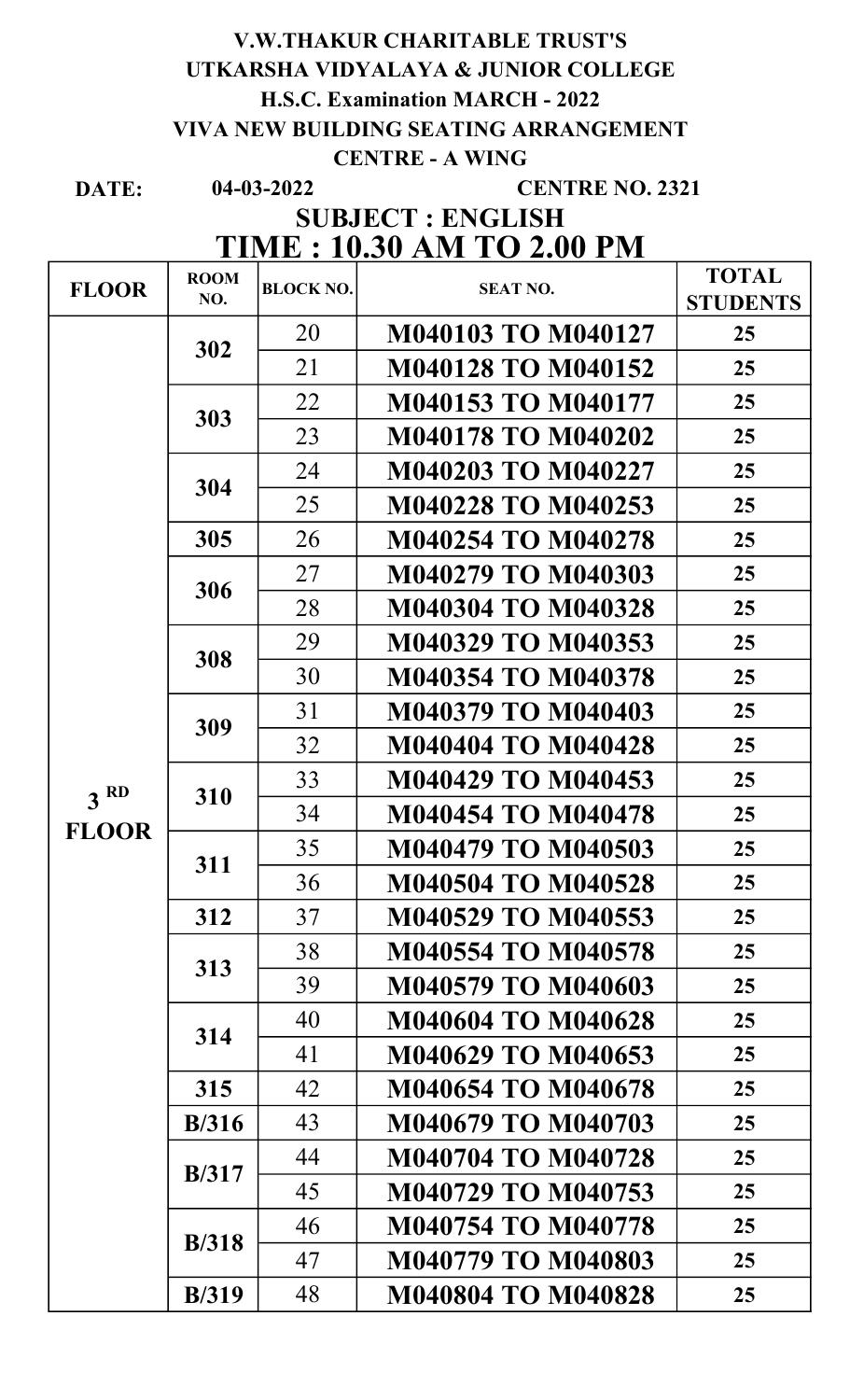#### V.W.THAKUR CHARITABLE TRUST'S UTKARSHA VIDYALAYA & JUNIOR COLLEGE H.S.C. Examination MARCH - 2022 VIVA NEW BUILDING SEATING ARRANGEMENT CENTRE - A WING

04-03-2022

#### DATE: 04-03-2022 CENTRE NO. 2321 SUBJECT : ENGLISH TIME : 10.30 AM TO 2.00 PM

| <b>FLOOR</b>      | ROOM NO.      | <b>BLOCK NO.</b>         | <b>SEAT NO.</b>           | <b>TOTAL STUDENTS</b> |
|-------------------|---------------|--------------------------|---------------------------|-----------------------|
|                   |               | 49                       | M040829 TO M040853        | 25                    |
|                   | 403           | 50                       | M040854 TO M040878        | 25                    |
|                   |               | 51                       | M040879 TO M040903        | 25                    |
|                   | 404           | 52                       | <b>M040904 TO M040928</b> | 25                    |
|                   |               | 53                       | M040929 TO M040953        | 25                    |
|                   | 406           | 54                       | M122523 TO M122547(ARTS)  | 25                    |
|                   |               | 55                       | M122548 TO M122572        | 25                    |
|                   | 407           | 56                       | M122573 TO M122597        | 25                    |
|                   |               | 57                       | M122598 TO M122622        | 25                    |
|                   | 408           | 58                       | M122623 TO M122647        | 25                    |
|                   |               | 59                       | M122648 TO M122672        | 25                    |
|                   | 409           | 60                       | M122673 TO M122697        | 25                    |
|                   |               | 61                       | M122698 TO M122722        | 25                    |
|                   | 410           | 62                       | M122723 TO M122747        | 25                    |
|                   |               | 63                       | M122748 TO M122772        | 25                    |
|                   | 411           | 64                       | M122773 TO M122797        | 25                    |
|                   | 412           | 65                       | M122798 TO M122822        | 25                    |
|                   |               | 66                       | M122823 TO M122847        | 25                    |
|                   | 413           | 67                       | M122848 TO M122872        | 25                    |
|                   |               | 68                       | M122873 TO M122897        | 25                    |
|                   | 414           | 69                       | M122898 TO M122922        | 25                    |
|                   | 415           | 70                       | M122923 TO M122947        | 25                    |
|                   | B/416         | 71                       | M122948 TO M122972        | 25                    |
| $4$ <sup>TH</sup> | <b>B</b> /417 | 72                       | M122973 TO M122997        | 25                    |
|                   |               | 73                       | M122998 TO M123022        | 25                    |
| <b>FLOOR</b>      | B/418         | 74                       | M123023 TO M123047        | 25                    |
|                   |               | 75                       | M123048 TO M123072        | 25                    |
|                   | B/419         | 76                       | M123073 TO M123097        | 25 <sub>1</sub>       |
|                   | C/420         | 77                       | M123098 TO M123122        | 25                    |
|                   |               | 78<br>M123123 TO M123147 |                           | 25                    |
|                   | C/421         | 79                       | M123148 TO M123176        | 25                    |
|                   |               | 80                       | M205348 TO M205372(COMM)  | 25                    |
|                   | C/422         | 81                       | M205373 TO M205397        | 25                    |
|                   |               | 82                       | M205398 TO M205422        | 25 <sub>1</sub>       |
|                   | C/423         | 83                       | M205423 TO M205447        | 25 <sub>1</sub>       |
|                   |               | 84                       | M205448 TO M205472        | 25                    |
|                   | C/424         | 85                       | M205473 TO M205497        | 25                    |
|                   |               | 86                       | M205498 TO M205522        | 25                    |
|                   | C/425         | 87                       | M205523 TO M205547        | 25                    |
|                   |               | 88                       | M205548 TO M205572        | 25                    |
|                   | C/426         | 89                       | M205573 TO M205597        | 25 <sub>1</sub>       |
|                   | C/427         | 90                       | M205598 TO M205622        | 25                    |
|                   |               | 91                       | M205623 TO M205647        | 25                    |
|                   | C/428         | 92                       | M205648 TO M205672        | 25                    |
|                   |               | 93                       | M205673 TO M205697        | 25 <sub>1</sub>       |
|                   | B/429         | 94                       | M205698 TO M205722        | 25 <sub>1</sub>       |
|                   |               | 95                       | M205723 TO M205747        | 25                    |
|                   | B/430         | 96                       | M205748 TO M205772        | 25                    |
|                   | <b>B</b> /431 | 97                       | M205773 TO M205797        | 25                    |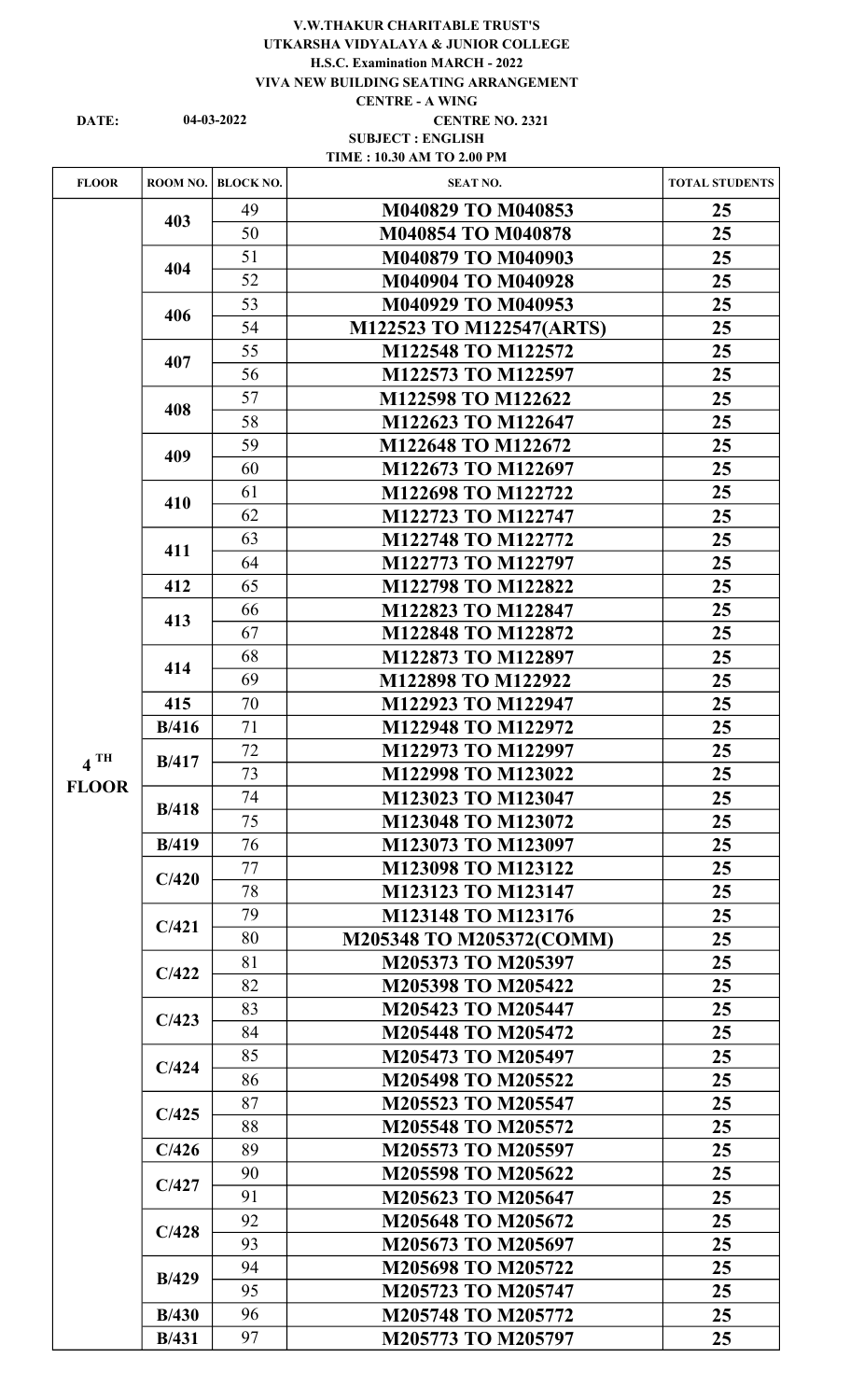#### DATE: 04-03-2022 CENTRE NO. 2321 V.W.THAKUR CHARITABLE TRUST'S UTKARSHA VIDYALAYA & JUNIOR COLLEGE H.S.C. Examination MARCH - 2022 VIVA NEW BUILDING SEATING ARRANGEMENT CENTRE - A WING 04-03-2022

## SUBJECT : ENGLISH TIME : 10.30 AM TO 2.00 PM

| <b>FLOOR</b>      | ROOM NO. | <b>BLOCK NO.</b> | <b>SEAT NO.</b>                                                                                                                                                                                                                                | <b>TOTAL</b><br><b>STUDENTS</b>                           |  |  |  |  |
|-------------------|----------|------------------|------------------------------------------------------------------------------------------------------------------------------------------------------------------------------------------------------------------------------------------------|-----------------------------------------------------------|--|--|--|--|
|                   | 502      | 98               | M205798 TO M205822                                                                                                                                                                                                                             | 25                                                        |  |  |  |  |
|                   |          | 99               | M205823 TO M205847                                                                                                                                                                                                                             | 25                                                        |  |  |  |  |
|                   |          | 100              | M205848 TO M205872                                                                                                                                                                                                                             | 25                                                        |  |  |  |  |
|                   | 503      | 101              | M205873 TO M205897                                                                                                                                                                                                                             | 25                                                        |  |  |  |  |
|                   | 506      | 102              | M205898 TO M205922                                                                                                                                                                                                                             | 25                                                        |  |  |  |  |
|                   |          | 103              | M205923 TO M205947                                                                                                                                                                                                                             | 25                                                        |  |  |  |  |
|                   | 509      | 104              | M205948 TO M205972                                                                                                                                                                                                                             | 25                                                        |  |  |  |  |
|                   |          | 105              | M205973 TO M205997                                                                                                                                                                                                                             | 25                                                        |  |  |  |  |
|                   | 510      | 106              | M205998 TO M206022                                                                                                                                                                                                                             | 25                                                        |  |  |  |  |
|                   |          | 107              | M206023 TO M206047                                                                                                                                                                                                                             | 25                                                        |  |  |  |  |
|                   | 511      | 108              | M206048 TO M206072                                                                                                                                                                                                                             | 25                                                        |  |  |  |  |
|                   |          | 109              | M206073 TO M206097                                                                                                                                                                                                                             | 25                                                        |  |  |  |  |
|                   | 512      | 110              | M206098 TO M206122                                                                                                                                                                                                                             | 25                                                        |  |  |  |  |
|                   | 513      | 111              | M206123 TO M206147                                                                                                                                                                                                                             | 25                                                        |  |  |  |  |
|                   |          | 112              | M206148 TO M206172                                                                                                                                                                                                                             | 25                                                        |  |  |  |  |
|                   | 514      | 113              | M206173 TO M206197                                                                                                                                                                                                                             | 25                                                        |  |  |  |  |
|                   |          | 114              | M206198 TO M206222                                                                                                                                                                                                                             | 25                                                        |  |  |  |  |
|                   | 515      | 115              | M206223 TO M206247                                                                                                                                                                                                                             | 25                                                        |  |  |  |  |
|                   | B/516    | 116              | M206248 TO M206272                                                                                                                                                                                                                             | 25                                                        |  |  |  |  |
|                   | B/517    | 117              | M206273 TO M206297                                                                                                                                                                                                                             | 25                                                        |  |  |  |  |
| $5$ <sup>TH</sup> |          | 118              | M206298 TO M206322                                                                                                                                                                                                                             | 25                                                        |  |  |  |  |
| <b>FLOOR</b>      | B/518    | 119              | M206323 TO M206347                                                                                                                                                                                                                             | 25                                                        |  |  |  |  |
|                   |          | 120              | M206348 TO M206372<br>M206373 TO M206397<br>M206398 TO M206422<br>M206423 TO M206447<br>M206448 TO M206472<br>M206473 TO M206497<br>M206498 TO M206522<br>M206523 TO M206547<br>M206548 TO M206572<br>M206573 TO M206597<br>M206598 TO M206622 | 25                                                        |  |  |  |  |
|                   | B/519    | 121              |                                                                                                                                                                                                                                                | 25                                                        |  |  |  |  |
|                   | C/520    | 122              |                                                                                                                                                                                                                                                | 25                                                        |  |  |  |  |
|                   |          | 123              |                                                                                                                                                                                                                                                | 25                                                        |  |  |  |  |
|                   | C/521    | 124              |                                                                                                                                                                                                                                                | 25                                                        |  |  |  |  |
|                   |          | 125              | 25<br>25<br>25<br>25<br>25<br>25<br>M206623 TO M206647<br>25                                                                                                                                                                                   |                                                           |  |  |  |  |
|                   | C/522    | 126              |                                                                                                                                                                                                                                                |                                                           |  |  |  |  |
|                   |          | 127              |                                                                                                                                                                                                                                                | 25<br>25<br>25<br>25<br>25<br>25<br>25<br>25 <sub>1</sub> |  |  |  |  |
|                   | C/523    | 128              |                                                                                                                                                                                                                                                |                                                           |  |  |  |  |
|                   |          | 129              |                                                                                                                                                                                                                                                |                                                           |  |  |  |  |
|                   | C/524    | 130              |                                                                                                                                                                                                                                                |                                                           |  |  |  |  |
|                   |          | 131              |                                                                                                                                                                                                                                                |                                                           |  |  |  |  |
|                   | C/525    | 132              | M206648 TO M206672                                                                                                                                                                                                                             |                                                           |  |  |  |  |
|                   |          | 133              | M206673 TO M206697                                                                                                                                                                                                                             |                                                           |  |  |  |  |
|                   | C/527    | 134              | M206698 TO M206722                                                                                                                                                                                                                             |                                                           |  |  |  |  |
|                   |          | 135              | M206723 TO M206747                                                                                                                                                                                                                             |                                                           |  |  |  |  |
|                   | C/528    | 136              | M206748 TO M206772                                                                                                                                                                                                                             |                                                           |  |  |  |  |
|                   |          | 137              | M206773 TO M206797                                                                                                                                                                                                                             |                                                           |  |  |  |  |
|                   | B/529    | 138              | M206798 TO M206822                                                                                                                                                                                                                             |                                                           |  |  |  |  |
|                   |          | 139              | M206823 TO M206847                                                                                                                                                                                                                             |                                                           |  |  |  |  |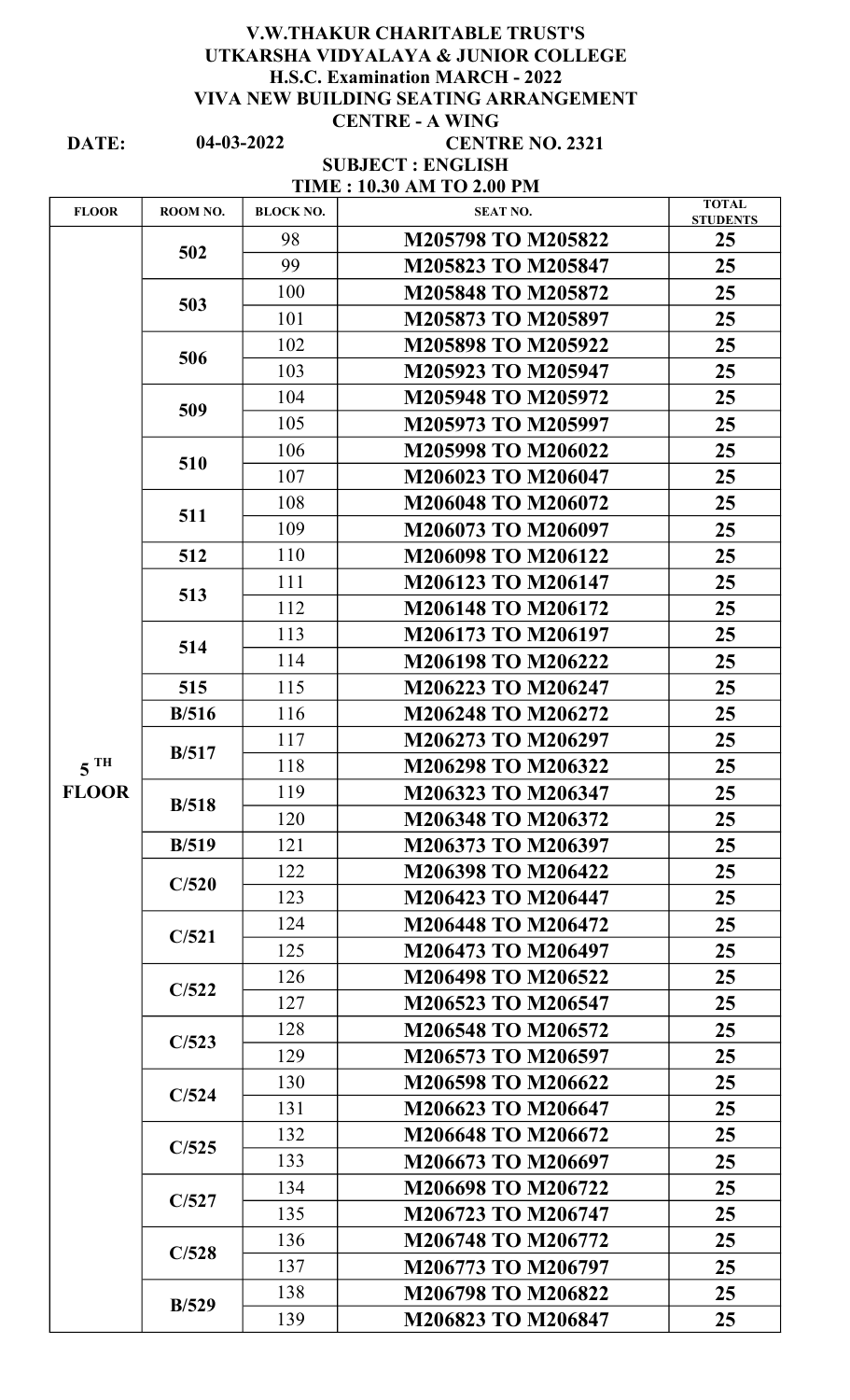|                                   |                                            |                  | <b>V.W.THAKUR CHARITABLE TRUST'S</b>                                            |                 |  |  |
|-----------------------------------|--------------------------------------------|------------------|---------------------------------------------------------------------------------|-----------------|--|--|
|                                   |                                            |                  | UTKARSHA VIDYALAYA & JUNIOR COLLEGE                                             |                 |  |  |
|                                   |                                            |                  | <b>H.S.C. Examination MARCH - 2022</b><br>VIVA NEW BUILDING SEATING ARRANGEMENT |                 |  |  |
|                                   |                                            |                  | <b>CENTRE - A WING</b>                                                          |                 |  |  |
| DATE:                             | $04 - 03 - 2022$<br><b>CENTRE NO. 2321</b> |                  |                                                                                 |                 |  |  |
|                                   |                                            |                  | <b>SUBJECT: ENGLISH</b>                                                         |                 |  |  |
|                                   |                                            |                  | <b>TIME : 10.30 AM TO 2.00 PM</b>                                               | <b>TOTAL</b>    |  |  |
| <b>FLOOR</b>                      | ROOM NO.                                   | <b>BLOCK NO.</b> | <b>SEAT NO.</b>                                                                 | <b>STUDENTS</b> |  |  |
|                                   | 602                                        | 140              | <b>M206848 TO M206872</b>                                                       | 25              |  |  |
|                                   |                                            | 141              | M206873 TO M206897                                                              | 25              |  |  |
|                                   | 603                                        | 142              | M206898 TO M206922                                                              | 25              |  |  |
|                                   |                                            | 143              | M206923 TO M206947                                                              | 25              |  |  |
|                                   | 604                                        | 144              | M206948 TO M206972                                                              | 25              |  |  |
|                                   |                                            | 145              | M206973 TO M206997                                                              | 25              |  |  |
|                                   | 606                                        | 146              | M206998 TO M207022                                                              | 25              |  |  |
|                                   |                                            | 147              | M207023 TO M207047                                                              | 25              |  |  |
|                                   | 607                                        | 148              | <b>M207048 TO M207072</b>                                                       | 25              |  |  |
|                                   |                                            | 149              | M207073 TO M207097                                                              | 25              |  |  |
|                                   |                                            | 150              | <b>M207098 TO M207122</b>                                                       | 25              |  |  |
|                                   | 608                                        | 151              | M207123 TO M207147                                                              | 25              |  |  |
|                                   | 609                                        | 152              | <b>M207148 TO M207172</b>                                                       | 25              |  |  |
| $6$ <sup>TH</sup><br><b>FLOOR</b> |                                            | 153              | M207173 TO M207197                                                              | 25              |  |  |
|                                   | B/612                                      | 154              | M207198 TO M207222                                                              | 25              |  |  |
|                                   |                                            | 155              | M207223 TO M207247                                                              | 25              |  |  |
|                                   | B/613                                      | 156              | <b>M207248 TO M207272</b>                                                       | 25              |  |  |
|                                   |                                            | 157              | M207273 TO M207297                                                              | 25              |  |  |
|                                   |                                            | 158              | M207298 TO M207322                                                              | 25              |  |  |
|                                   | B/616                                      | 159              | M207323 TO M207347                                                              | 25              |  |  |
|                                   |                                            | 160              | <b>M207348 TO M207372</b>                                                       | 25              |  |  |
|                                   | B/617                                      | 161              | M207373 TO M207397                                                              | 25              |  |  |
|                                   | B/618                                      | 162              | M207398 TO M207422                                                              | 25              |  |  |
|                                   |                                            | 163              | M207423 TO M207447                                                              | 25              |  |  |
|                                   | C/620                                      | 164              | M207448 TO M207472                                                              | 25              |  |  |
|                                   |                                            | 165              | M207473 TO M207497                                                              | 25              |  |  |
|                                   | C/621                                      | 166              | M207498 TO M207522                                                              | 25              |  |  |
|                                   |                                            | 167              | M207523 TO M207547                                                              | 25              |  |  |
|                                   | C/626                                      | 168              | M207548 TO M207572                                                              | 25              |  |  |
|                                   |                                            | 169              | M207573 TO M207597                                                              | 25              |  |  |
|                                   | B/627                                      | 170              | M207598 TO M207622                                                              | 25              |  |  |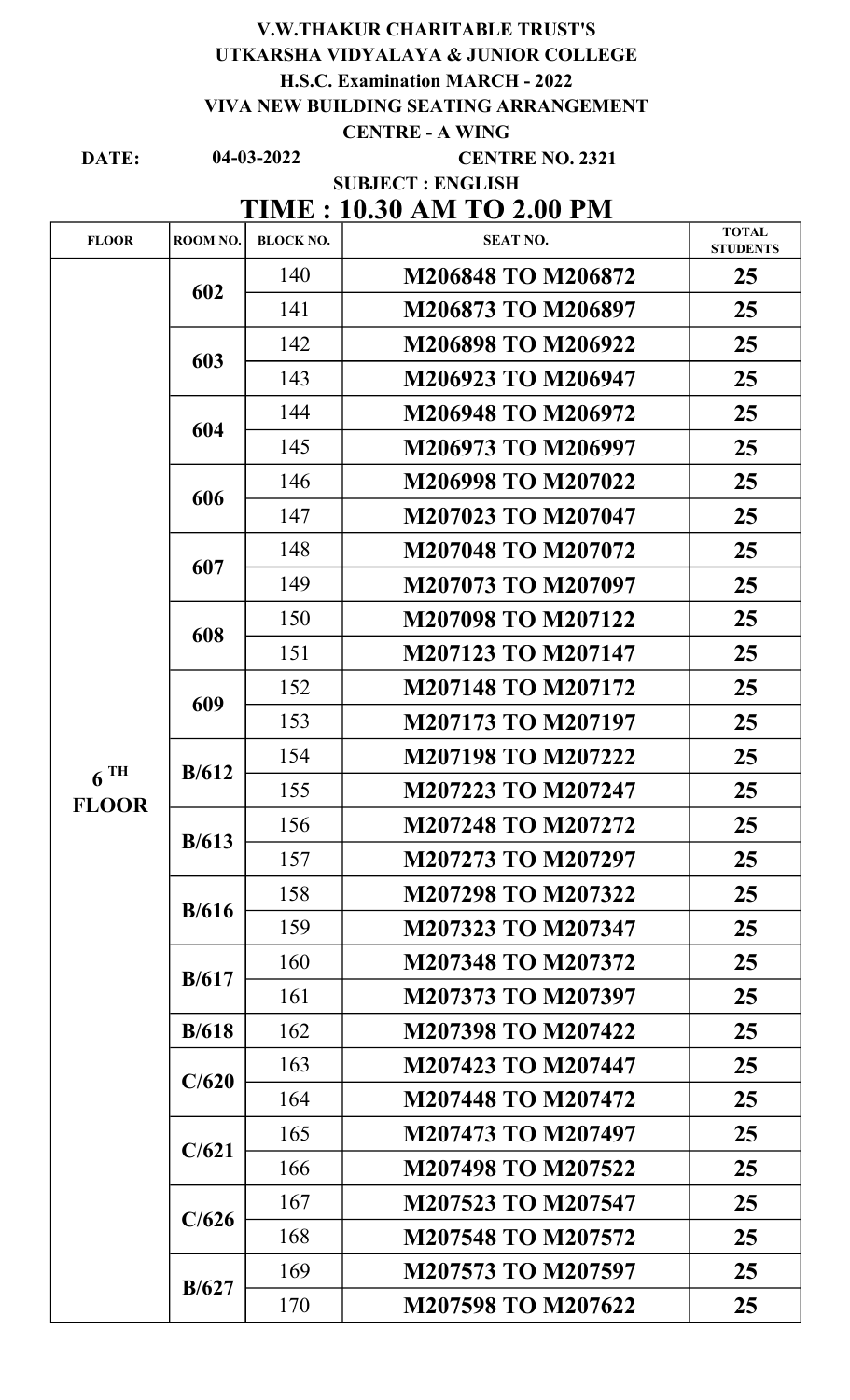## TIME : 10.30 AM TO 2.00 PM SUBJECT : ENGLISH

| <b>FLOOR</b>    | ROOM NO. | <b>BLOCK NO.</b>                                                                                                                                                                                                                   | <b>SEAT NO.</b>                          |                                                                                                                                                                                                                                         |  |  |  |  |  |
|-----------------|----------|------------------------------------------------------------------------------------------------------------------------------------------------------------------------------------------------------------------------------------|------------------------------------------|-----------------------------------------------------------------------------------------------------------------------------------------------------------------------------------------------------------------------------------------|--|--|--|--|--|
|                 | 702      | 171                                                                                                                                                                                                                                | M207623 TO M207647                       |                                                                                                                                                                                                                                         |  |  |  |  |  |
|                 |          | 172                                                                                                                                                                                                                                | M207648 TO M207672                       |                                                                                                                                                                                                                                         |  |  |  |  |  |
|                 | 703      | 173                                                                                                                                                                                                                                | M207673 TO M207697                       |                                                                                                                                                                                                                                         |  |  |  |  |  |
|                 |          |                                                                                                                                                                                                                                    | M207698 TO M207722                       |                                                                                                                                                                                                                                         |  |  |  |  |  |
|                 |          |                                                                                                                                                                                                                                    | M207723 TO M207747                       | <b>TOTAL STUDENTS</b><br>25<br>25<br>25<br>25<br>25<br>25<br>25<br>25<br>25<br>25<br>25<br>25<br>25<br>25<br>25<br>25<br>25<br>25<br>25<br>25<br>25<br>25<br>25<br>25<br>25<br>25<br>25<br>25<br>25<br>25<br>25<br>25<br>25<br>25<br>25 |  |  |  |  |  |
|                 |          | 176                                                                                                                                                                                                                                | <b>M207748 TO M207772</b>                |                                                                                                                                                                                                                                         |  |  |  |  |  |
|                 |          | 177                                                                                                                                                                                                                                | M207773 TO M207797                       |                                                                                                                                                                                                                                         |  |  |  |  |  |
|                 |          | 178                                                                                                                                                                                                                                | <b>M207798 TO M207822</b>                |                                                                                                                                                                                                                                         |  |  |  |  |  |
|                 |          | 179                                                                                                                                                                                                                                | M207823 TO M207847                       |                                                                                                                                                                                                                                         |  |  |  |  |  |
|                 |          | 174<br>175<br>704<br>707<br>708<br>180<br>181<br>709<br>182<br>183<br>B/712<br>184<br>185<br>B/713<br>186<br>187<br><b>B714</b><br>188<br>B/716<br>189<br>190<br>B/717<br>191<br>192<br>C/720<br>193<br>194<br>C/721<br>195<br>196 | M207848 TO M207872                       |                                                                                                                                                                                                                                         |  |  |  |  |  |
|                 |          |                                                                                                                                                                                                                                    | M207873 TO M207897                       |                                                                                                                                                                                                                                         |  |  |  |  |  |
|                 |          |                                                                                                                                                                                                                                    | M207898 TO M207922                       |                                                                                                                                                                                                                                         |  |  |  |  |  |
|                 |          |                                                                                                                                                                                                                                    | M207923 TO M207947                       |                                                                                                                                                                                                                                         |  |  |  |  |  |
|                 |          |                                                                                                                                                                                                                                    | M207948 TO M207972                       |                                                                                                                                                                                                                                         |  |  |  |  |  |
|                 |          |                                                                                                                                                                                                                                    | M207973 TO M207997                       |                                                                                                                                                                                                                                         |  |  |  |  |  |
|                 |          |                                                                                                                                                                                                                                    | M207998 TO M208022<br>M208023 TO M208048 |                                                                                                                                                                                                                                         |  |  |  |  |  |
|                 |          |                                                                                                                                                                                                                                    |                                          |                                                                                                                                                                                                                                         |  |  |  |  |  |
|                 |          |                                                                                                                                                                                                                                    | M208049 TO M208073                       |                                                                                                                                                                                                                                         |  |  |  |  |  |
|                 |          |                                                                                                                                                                                                                                    | <b>M208074 TO M208098</b>                |                                                                                                                                                                                                                                         |  |  |  |  |  |
| 7 <sup>TH</sup> |          |                                                                                                                                                                                                                                    | M208099 TO M208123                       |                                                                                                                                                                                                                                         |  |  |  |  |  |
| <b>FLOOR</b>    |          |                                                                                                                                                                                                                                    | <b>M208124 TO M208148</b>                |                                                                                                                                                                                                                                         |  |  |  |  |  |
|                 |          |                                                                                                                                                                                                                                    | <b>M208149 TO M208173</b>                |                                                                                                                                                                                                                                         |  |  |  |  |  |
|                 |          |                                                                                                                                                                                                                                    | M208174 TO M208198                       |                                                                                                                                                                                                                                         |  |  |  |  |  |
|                 |          |                                                                                                                                                                                                                                    | M208199 TO M208223                       |                                                                                                                                                                                                                                         |  |  |  |  |  |
|                 |          |                                                                                                                                                                                                                                    | <b>M208224 TO M208248</b>                |                                                                                                                                                                                                                                         |  |  |  |  |  |
|                 | C/722    |                                                                                                                                                                                                                                    | M208249 TO M208273                       |                                                                                                                                                                                                                                         |  |  |  |  |  |
|                 |          | 197                                                                                                                                                                                                                                | <b>M208274 TO M208298</b>                |                                                                                                                                                                                                                                         |  |  |  |  |  |
|                 |          | 198                                                                                                                                                                                                                                | M208299 TO M208323                       |                                                                                                                                                                                                                                         |  |  |  |  |  |
|                 | C/723    | 199                                                                                                                                                                                                                                | <b>M208324 TO M208348</b>                |                                                                                                                                                                                                                                         |  |  |  |  |  |
|                 | C/724    | 200                                                                                                                                                                                                                                | M208349 TO M208373                       |                                                                                                                                                                                                                                         |  |  |  |  |  |
|                 |          | 201                                                                                                                                                                                                                                | <b>M208374 TO M208398</b>                |                                                                                                                                                                                                                                         |  |  |  |  |  |
|                 | C/725    | 202                                                                                                                                                                                                                                | M208399 TO M208423                       |                                                                                                                                                                                                                                         |  |  |  |  |  |
|                 |          | 203                                                                                                                                                                                                                                | <b>M208424 TO M208448</b>                |                                                                                                                                                                                                                                         |  |  |  |  |  |
|                 | C/726    | 204                                                                                                                                                                                                                                | M208449 TO M208473                       |                                                                                                                                                                                                                                         |  |  |  |  |  |
|                 |          | 205                                                                                                                                                                                                                                | <b>M208474 TO M208498</b>                |                                                                                                                                                                                                                                         |  |  |  |  |  |
|                 | B/727    | 206                                                                                                                                                                                                                                | M208499 TO M208523                       | 25                                                                                                                                                                                                                                      |  |  |  |  |  |
|                 |          | 207                                                                                                                                                                                                                                | <b>M208524 TO M208548</b>                | 25                                                                                                                                                                                                                                      |  |  |  |  |  |
|                 | B/729    |                                                                                                                                                                                                                                    |                                          |                                                                                                                                                                                                                                         |  |  |  |  |  |
|                 |          | 208                                                                                                                                                                                                                                | M208549 TO M208573                       | 25                                                                                                                                                                                                                                      |  |  |  |  |  |
|                 | B/730    | 209                                                                                                                                                                                                                                | M208574 TO M208598                       | 25                                                                                                                                                                                                                                      |  |  |  |  |  |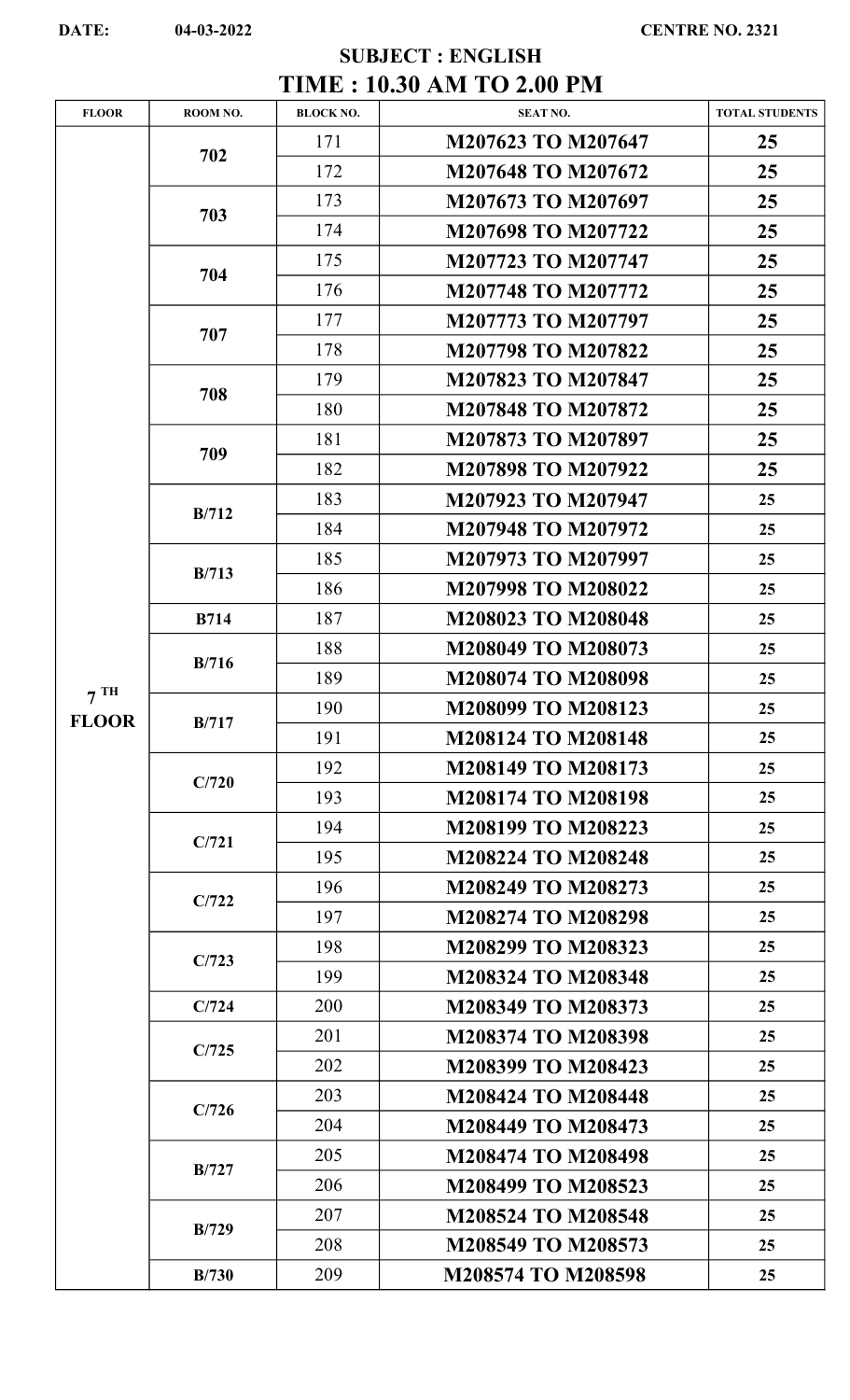## V.W.THAKUR CHARITABLE TRUST'S

## UTKARSHA VIDYALAYA & JUNIOR COLLEGE

## H.S.C. Examination MARCH - 2022

# VIVA NEW BUILDING SEATING ARRANGEMENT

## CENTRE - A WING

# DATE: 04-03-2022 CENTRE NO. 2321

# SUBJECT : ENGLISH

# TIME : 10.30 AM TO 2.00 PM

| <b>FLOOR</b>             | <b>ROOM</b><br>NO. | <b>BLOCK</b><br>NO. | <b>SEAT NO.</b>                | <b>TOTAL</b><br><b>STUDENTS</b> |
|--------------------------|--------------------|---------------------|--------------------------------|---------------------------------|
| $2^{ND}$<br><b>FLOOR</b> | C/220              | 225                 | <b>M208974 TO M208998</b>      | 25                              |
|                          |                    | 226                 | M208999 TO M209023             | 25                              |
|                          | C/221              | 227                 | <b>M209024 TO M209048</b>      | 25                              |
|                          | C/222              | 228                 | M209049 TO M209073             | 25                              |
|                          | C/223              | 229                 | <b>M209074 TO M209100</b>      | 25                              |
|                          |                    |                     | M209105 TO M209126,            |                                 |
|                          | C/224              | 230                 | M401437 & M401438(Com Add No.) | 12                              |
|                          |                    |                     | M401439 &M403720(Arts Add No.) |                                 |